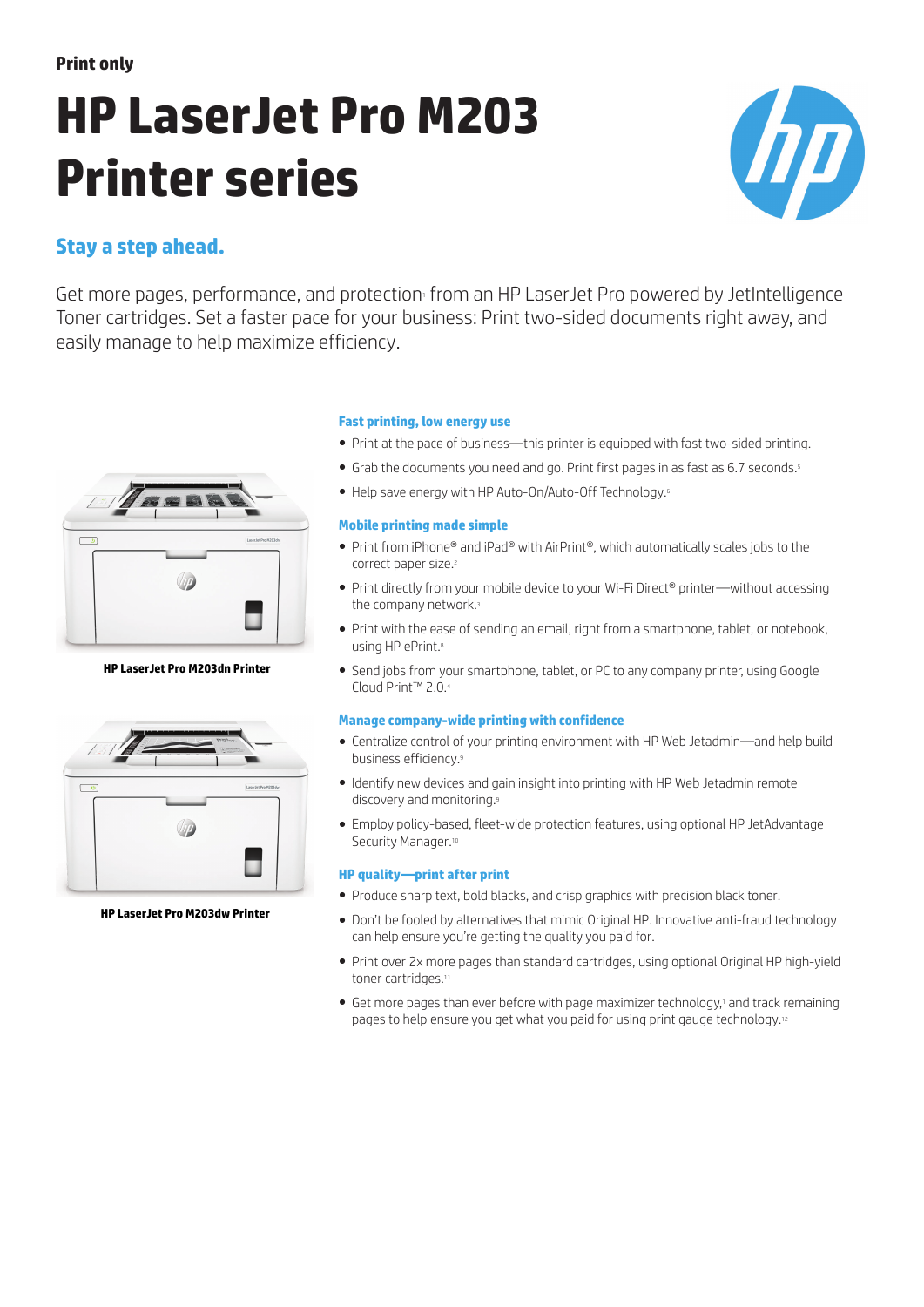# **Product walkaround**



#### **HP LaserJet Pro M203dw Printer**

- 1. LED control panel
- 2. 100-sheet output bin
- 3. Automatic two-sided printing
- 4. Hi-Speed USB 2.0 port, Fast Ethernet network port, access port for optional lock
	- 5. Wi-Fi Direct printing<sup>1</sup>
	- 6. Top cover access to toner cartridges
	- 7. Built-in wireless networking (802.11b/g/n)<sup>2</sup>
	- 8. 10-sheet priority input tray
	- 9. 250-sheet multipurpose tray (shown open)

# **Series at a glance**





| Model                        | <b>HP LaserJet Pro M203dn Printer</b> | HP LaserJet Pro M203dw Printer |
|------------------------------|---------------------------------------|--------------------------------|
| <b>Product number</b>        | G3046A                                | G3047A                         |
| <b>Wireless capabilities</b> | Not available                         | Yes                            |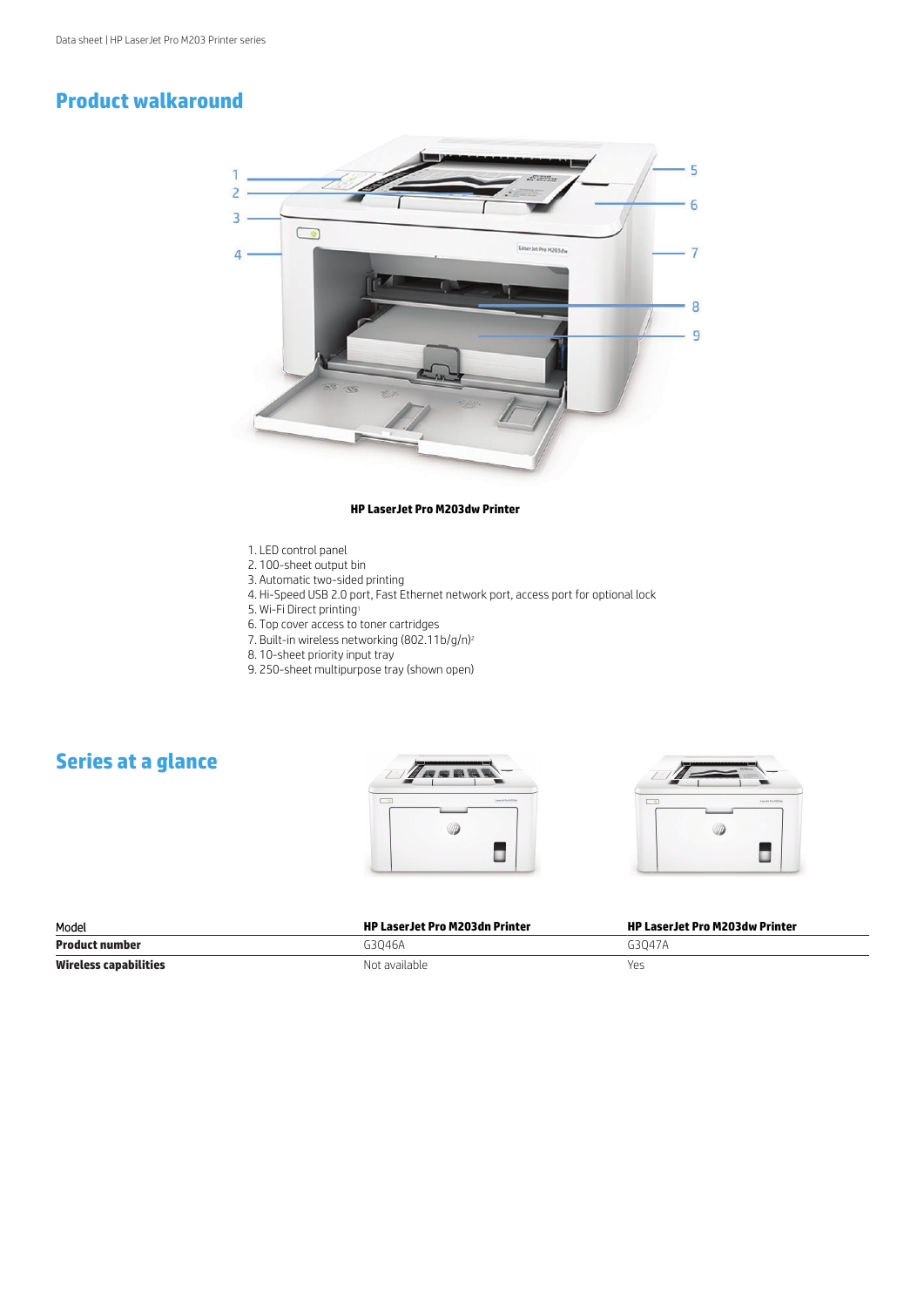## **HP Services**

Downtime can have serious consequences, so HP provides support beyond the standard warranty. You benefit from reduced risk, maximized uptime, predictable service delivery and no unbudgeted repair costs.

Choose from

#### **Optimized Care (optimum performance and stability)**

4 hour Onsite Support, Maintenance Kit Replacement Service, Installation with Network Configuration Service

#### **Standard Care (high level of uptime)**

Next Business Day Onsite Support, Maintenance Kit Replacement Service, Installation with Network Configuration Service

#### **Basic Care (minimum recommended support)**

Next Business Day Onsite Support

#### **4 hour Onsite Support**

Onsite support within four hours after a service call received within the coverage window

#### **Next Business Day Onsite Support**

Onsite service the next business day after the service call is received

#### **Maintenance Kit Replacement Service**

Onsite replacement of your printer's maintenance kit including parts, materials, and labor

#### **Installation with Network Configuration Service**

Assembly, network configuration, and basic administrator familiarization. For more information about HP Care Pack, HP Contractual, or HP Managed Print Services, visit [hp.com/go/printservices](http://hp.com/go/printservices)











## **Top Features**

Help save energy without slowing down. This quiet, efficient HP LaserJet Pro printer delivers two-sided documents quickly while helping to keep energy use low, so you save time and resources.

Mobile printing is easier than ever with HP. Print with minimal steps from a broad range of mobile devices—smartphones, tablets, and notebooks.<sup>7</sup>

Easily manage devices and settings to help make printing more efficient and secure. Gain visibility into office printing and monitor supplies status and other settings with HP Web Jetadmin.<sup>9</sup>

Count on consistent results—Original HP Toner cartridges with JetIntelligence are designed to work flawlessly with this HP LaserJet Pro. Anti-fraud authentication helps protect your business from frustrating quality issues and costly reprints.

#### **Product**

**G3Q46A** HP LaserJet Pro M203dn Printer **G3Q47A** HP LaserJet Pro M203dw Printer

## **Replacement cartridges** \_

 $\overline{a}$ 

**CF230A** HP 30A Original Black LaserJet Toner Cartridge (1600 pages) **CF230X** HP 30X High Yield Black Original LaserJet Toner Cartridge (3,500 pages) **CF232A** HP 32A Original LaserJet Imaging Drum (23,000 pages)

#### **HP Care Packs**

**UG086E** HP 3 year Care Pack w/Next Day Exchange for LaserJet Printers **UG481E** HP 3 year Care Pack w/Onsite Exchange for LaserJet Printers **UG361E** HP 3 year Care Pack w/Pickup and Return Support for LaserJet Printers HP 3 year Care Pack w/Return to Depot Support for LaserJet Printers **UG289E**

Protect your investment with HP Care Pack. Let HP certified engineers resolve your technical issues. For more details on HP Care Pack, go to hp.com/go/cpc For more details on HP Care Pack, go to hp.com/go/cpc"/>

#### **Paper**

 $\mathcal{L}(\mathcal{L})$ 

 $\mathcal{L}(\mathcal{L})$ 

Contact HP via phone: Asia: 65 6253 8500

#### **Solutions**

HP Web Jetadmin: hp.com/go/wja

HP Universal Print Driver: hp.com/go/upd

HP Imaging and Printing Security Center: hp.com/go/ipsc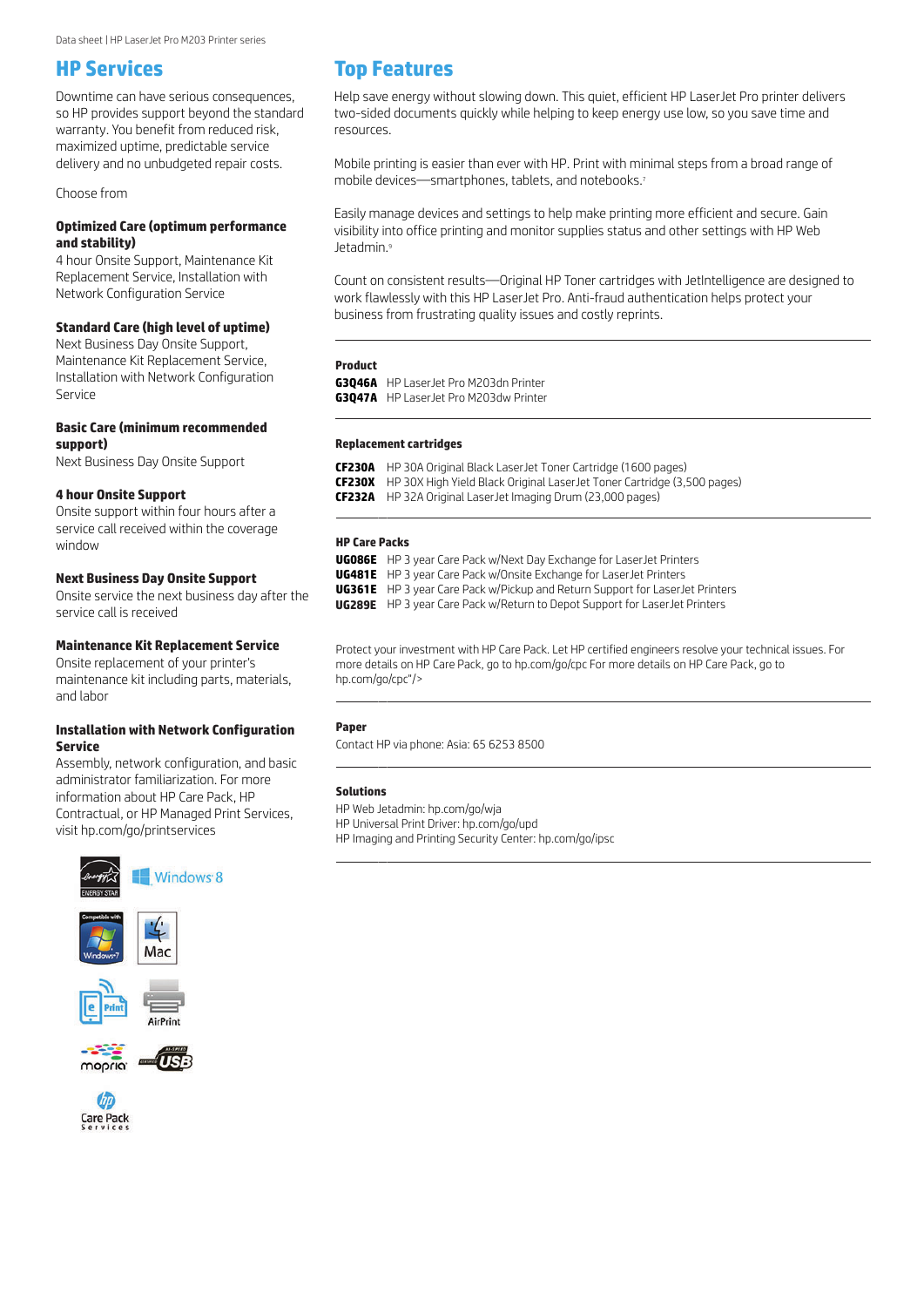## **HP LaserJet Pro M203 Printer series**

| Model                                         | <b>HP LaserJet Pro M203dn Printer</b>                                                                                                                                                                                                                                                                                                                                                                                                                                                                                                                                                                                                                                                                                                                                          | <b>HP LaserJet Pro M203dw Printer</b>                                                                                                                                                                                                                                                                                                                                                                                                                                                                                               |  |
|-----------------------------------------------|--------------------------------------------------------------------------------------------------------------------------------------------------------------------------------------------------------------------------------------------------------------------------------------------------------------------------------------------------------------------------------------------------------------------------------------------------------------------------------------------------------------------------------------------------------------------------------------------------------------------------------------------------------------------------------------------------------------------------------------------------------------------------------|-------------------------------------------------------------------------------------------------------------------------------------------------------------------------------------------------------------------------------------------------------------------------------------------------------------------------------------------------------------------------------------------------------------------------------------------------------------------------------------------------------------------------------------|--|
| <b>Product number</b>                         | G3046A                                                                                                                                                                                                                                                                                                                                                                                                                                                                                                                                                                                                                                                                                                                                                                         | G3Q47A                                                                                                                                                                                                                                                                                                                                                                                                                                                                                                                              |  |
| <b>Functions</b>                              | Print                                                                                                                                                                                                                                                                                                                                                                                                                                                                                                                                                                                                                                                                                                                                                                          |                                                                                                                                                                                                                                                                                                                                                                                                                                                                                                                                     |  |
| Print                                         |                                                                                                                                                                                                                                                                                                                                                                                                                                                                                                                                                                                                                                                                                                                                                                                |                                                                                                                                                                                                                                                                                                                                                                                                                                                                                                                                     |  |
| Duplex print options                          | Automatic (standard)                                                                                                                                                                                                                                                                                                                                                                                                                                                                                                                                                                                                                                                                                                                                                           |                                                                                                                                                                                                                                                                                                                                                                                                                                                                                                                                     |  |
| Print speed <sup>10</sup>                     | Black (A4, normal) Up to 28 ppm; Black (A4, letter) Up to 30 ppm; Black (A5, landscape) Up to 47 ppm; Black (A5, portrait) Up to 5 ppm; Black (A4, duplex) Up to<br>18 ipm; <b>Black (letter, duplex)</b> Up to 18 ipm                                                                                                                                                                                                                                                                                                                                                                                                                                                                                                                                                         |                                                                                                                                                                                                                                                                                                                                                                                                                                                                                                                                     |  |
| First page out <sup>12</sup>                  | Black (A4, ready) As fast as 6.7 sec; Black (A4, sleep) As fast as 7.6 sec                                                                                                                                                                                                                                                                                                                                                                                                                                                                                                                                                                                                                                                                                                     |                                                                                                                                                                                                                                                                                                                                                                                                                                                                                                                                     |  |
| Print resolution                              | <b>Black (best)</b> Up to 1200 x 1200 dpi; <b>Black (normal)</b> Up to 600 x 600 dpi, HP FastRes 1200 (1200 dpi quality)                                                                                                                                                                                                                                                                                                                                                                                                                                                                                                                                                                                                                                                       |                                                                                                                                                                                                                                                                                                                                                                                                                                                                                                                                     |  |
| Print resolution technology                   | HP FastRes 1200, HP ProRes 1200                                                                                                                                                                                                                                                                                                                                                                                                                                                                                                                                                                                                                                                                                                                                                |                                                                                                                                                                                                                                                                                                                                                                                                                                                                                                                                     |  |
| Print cartridges number                       | 1 Black                                                                                                                                                                                                                                                                                                                                                                                                                                                                                                                                                                                                                                                                                                                                                                        |                                                                                                                                                                                                                                                                                                                                                                                                                                                                                                                                     |  |
| Standard print languages                      | PCL5c; PCL6; PS; PCLm; PDF; URF; PWG                                                                                                                                                                                                                                                                                                                                                                                                                                                                                                                                                                                                                                                                                                                                           |                                                                                                                                                                                                                                                                                                                                                                                                                                                                                                                                     |  |
| Printer management                            | HP Printer Assistant (UDC); HP Utility (Mac); HP Device Toolbox; HP JetAdvantage Security Manager                                                                                                                                                                                                                                                                                                                                                                                                                                                                                                                                                                                                                                                                              |                                                                                                                                                                                                                                                                                                                                                                                                                                                                                                                                     |  |
| Connectivity                                  |                                                                                                                                                                                                                                                                                                                                                                                                                                                                                                                                                                                                                                                                                                                                                                                |                                                                                                                                                                                                                                                                                                                                                                                                                                                                                                                                     |  |
| <b>Standard connectivity</b>                  | 1 Hi-Speed USB 2.0; 1 Ethernet 10/100 network                                                                                                                                                                                                                                                                                                                                                                                                                                                                                                                                                                                                                                                                                                                                  | 1 Hi-Speed USB 2.0; 1 Ethernet 10/100 network; Wireless                                                                                                                                                                                                                                                                                                                                                                                                                                                                             |  |
| Mobile printing capability                    | HP ePrint; AirPrint1.5 with media presence sensor; Google Cloud Print™ 2.0                                                                                                                                                                                                                                                                                                                                                                                                                                                                                                                                                                                                                                                                                                     | HP ePrint; Wi-Fi Directprinting; AirPrint1.5 with media presence sensor; Google<br>Cloud Print™ 2.0                                                                                                                                                                                                                                                                                                                                                                                                                                 |  |
| Network ready                                 | Standard (built-in Ethernet)                                                                                                                                                                                                                                                                                                                                                                                                                                                                                                                                                                                                                                                                                                                                                   | Standard (built-in Ethernet, Wi-Fi 802.11b/g/n)                                                                                                                                                                                                                                                                                                                                                                                                                                                                                     |  |
| Wireless capability                           | <b>No</b>                                                                                                                                                                                                                                                                                                                                                                                                                                                                                                                                                                                                                                                                                                                                                                      | Yes, built-in Wi-Fi 802.11b/g/n                                                                                                                                                                                                                                                                                                                                                                                                                                                                                                     |  |
| <b>Memory</b>                                 | Standard 256 MB; Maximum 256 MB                                                                                                                                                                                                                                                                                                                                                                                                                                                                                                                                                                                                                                                                                                                                                |                                                                                                                                                                                                                                                                                                                                                                                                                                                                                                                                     |  |
| <b>Processor speed</b>                        | 800 MHz                                                                                                                                                                                                                                                                                                                                                                                                                                                                                                                                                                                                                                                                                                                                                                        |                                                                                                                                                                                                                                                                                                                                                                                                                                                                                                                                     |  |
| Duty cycle (monthly) <sup>13</sup>            | Up to 20,000 pages; Recommended monthly page volume <sup>14</sup> 250 to 2,500                                                                                                                                                                                                                                                                                                                                                                                                                                                                                                                                                                                                                                                                                                 |                                                                                                                                                                                                                                                                                                                                                                                                                                                                                                                                     |  |
| <b>Paper handling</b>                         |                                                                                                                                                                                                                                                                                                                                                                                                                                                                                                                                                                                                                                                                                                                                                                                |                                                                                                                                                                                                                                                                                                                                                                                                                                                                                                                                     |  |
| Input                                         | 250-sheet input tray, 10-sheet priority tray                                                                                                                                                                                                                                                                                                                                                                                                                                                                                                                                                                                                                                                                                                                                   |                                                                                                                                                                                                                                                                                                                                                                                                                                                                                                                                     |  |
| Output                                        | 150-sheet output trav                                                                                                                                                                                                                                                                                                                                                                                                                                                                                                                                                                                                                                                                                                                                                          |                                                                                                                                                                                                                                                                                                                                                                                                                                                                                                                                     |  |
| Media type                                    | Paper (laser, plain, photo, rough, vellum), envelopes, labels, cardstock, postcards                                                                                                                                                                                                                                                                                                                                                                                                                                                                                                                                                                                                                                                                                            |                                                                                                                                                                                                                                                                                                                                                                                                                                                                                                                                     |  |
| Media weight                                  | 60 to 163 g/m <sup>2</sup>                                                                                                                                                                                                                                                                                                                                                                                                                                                                                                                                                                                                                                                                                                                                                     |                                                                                                                                                                                                                                                                                                                                                                                                                                                                                                                                     |  |
| Media sizes custom                            | 76 x 127 to 216 x 356 mm                                                                                                                                                                                                                                                                                                                                                                                                                                                                                                                                                                                                                                                                                                                                                       |                                                                                                                                                                                                                                                                                                                                                                                                                                                                                                                                     |  |
| Dimensions (W x D x H) <sup>2</sup>           | 370.5 x 407.4 x 223.9 mm                                                                                                                                                                                                                                                                                                                                                                                                                                                                                                                                                                                                                                                                                                                                                       |                                                                                                                                                                                                                                                                                                                                                                                                                                                                                                                                     |  |
| Weight                                        | 6.9 <sub>kq</sub>                                                                                                                                                                                                                                                                                                                                                                                                                                                                                                                                                                                                                                                                                                                                                              |                                                                                                                                                                                                                                                                                                                                                                                                                                                                                                                                     |  |
| What's in the box $1$                         | HP LaserJet Pro M203dn Printer; HP Black LaserJet Toner Cartridge ~1000 pages;<br>HP Laser Jet Imaging Drum ~23,000 pages; HIG, Setup Poster, Support flyer;<br>Warranty Guide, flyer, Errata in some countries; Printer documentation and<br>software on CD-ROM; Software drivers and documentation on CD-ROMs; CDs<br>containing software and electronic documentation; Power cord; USB cable                                                                                                                                                                                                                                                                                                                                                                                | HP LaserJet Pro M203dw Printer; HP Black LaserJet Toner Starter Cartridge of<br>~1000 page yield; HP LaserJet Imaging Drum ~23,000 pages; HIG, Setup Poster,<br>Support flyer; Warranty Guide, flyer, Errata in some countries; Printer<br>documentation and software on CD-ROM; Software drivers and documentation on<br>CD-ROMs; CDs containing software and electronic documentation; Power cord; USB<br>cable                                                                                                                   |  |
| <b>Warranty features</b>                      | One year limited warranty                                                                                                                                                                                                                                                                                                                                                                                                                                                                                                                                                                                                                                                                                                                                                      |                                                                                                                                                                                                                                                                                                                                                                                                                                                                                                                                     |  |
| Systems                                       |                                                                                                                                                                                                                                                                                                                                                                                                                                                                                                                                                                                                                                                                                                                                                                                |                                                                                                                                                                                                                                                                                                                                                                                                                                                                                                                                     |  |
| Compatible operating<br>systems <sup>16</sup> | Windows 10, 8.1, 8, 7: 32-bit or 64-bit, 2 GB available hard disk space, CD-ROM/DVD drive or Internet connection, USB port, Internet Explorer; Windows Vista: (32-bit<br>only), 2 GB available hard disk space, CD-ROM/DVD drive or Internet connection, USB port, Internet Explorer 8; Windows XP SP3 or higher (32-bit only): any<br>IntelPentiumII, Celeronor 233 MHz compatible processor, 850 MB available hard disk space, CD-ROM/DVD drive or Internet connection, USB port, Internet Explorer 8;<br>AppleOS X El Capitan (v10.11), Yosemite (v10.10), Mavericks (v10.9); 1 GB HD; Internet required; USB; Linux (For more information, see<br>http://hplipopensource.com/hplip-web/index.html); Unix (For more information, see http://www.hp.com/qo/unixmodelscripts) |                                                                                                                                                                                                                                                                                                                                                                                                                                                                                                                                     |  |
| Minimum system requirements                   | PC Windows 10, 8.1, 8, 7: 32-bit or 64-bit, 2 GB available hard disk space, CD-ROM/DVD drive or Internet connection, USB port, Internet Explorer; Windows Vista: (32-bit<br>only), 2 GB available hard disk space, CD-ROM/DVD drive or Internet connection, USB port, Internet Explorer 8; Windows XP SP3 or higher (32-bit only): any<br>IntelPentiumII, Celeronor 233 MHz compatible processor, 850 MB available hard disk space, CD-ROM/DVD drive or Internet connection, USB port, Internet Explorer 8<br>Mac AppleOS X El Capitan (v10.11), Yosemite (v10.10), Mavericks (v10.9); 1 GB HD; Internet required; USB                                                                                                                                                         |                                                                                                                                                                                                                                                                                                                                                                                                                                                                                                                                     |  |
| <b>Security management</b>                    | Password-protected network embedded Web server; enable/disable Network ports; SNMPv1 community password change                                                                                                                                                                                                                                                                                                                                                                                                                                                                                                                                                                                                                                                                 |                                                                                                                                                                                                                                                                                                                                                                                                                                                                                                                                     |  |
| <b>Fonts and Typefaces</b>                    | 84 scalable TrueType fonts                                                                                                                                                                                                                                                                                                                                                                                                                                                                                                                                                                                                                                                                                                                                                     |                                                                                                                                                                                                                                                                                                                                                                                                                                                                                                                                     |  |
| <b>Control panel</b>                          | Button LED: 3 light-emitting diode (LED) indicator lights (Ready, Attention, toner); 2<br>button (Resume, Cancel)                                                                                                                                                                                                                                                                                                                                                                                                                                                                                                                                                                                                                                                              | Button LED:4 light-emitting diode (LED) indicator lights (Wireless, Ready, Attention,<br>toner): 3 buttons (Resume, Cancel, Wireless)                                                                                                                                                                                                                                                                                                                                                                                               |  |
| <b>Display</b>                                | LED                                                                                                                                                                                                                                                                                                                                                                                                                                                                                                                                                                                                                                                                                                                                                                            |                                                                                                                                                                                                                                                                                                                                                                                                                                                                                                                                     |  |
| <b>Power</b>                                  | Power supply type Internal; Power supply required 110-volt input voltage: 110<br>to 127 VAC (+/- 10%), 60 Hz/50 Hz, 5.4 A; 220-volt input voltage: 220 to 240 VAC<br>$(+/- 10%)$ , 60 Hz/50 Hz, 3.1 A; Power consumption <sup>5</sup> No; Typical electricity<br>consumption (TEC) number <sup>6</sup> No                                                                                                                                                                                                                                                                                                                                                                                                                                                                      | Power supply type Internal; Power supply required 110-volt input voltage: 110<br>to 127 VAC (+/- 10%), 60 Hz/50 Hz, 5.4 A; 220-volt input voltage: 220 to 240 VAC<br>(+/- 10%), 60 Hz/50 Hz, 3.1 A; Power consumption <sup>5</sup> 480 watts (active printing),<br>1.9 watts (ready), 0.5 watts (sleep), 0.8 watts (Auto Off/Wake on USB, enabled at<br>shipment), 0.05 watts (Auto-off/Manual-on), 0.05 watts (Manual Off); Typical<br><b>electricity consumption (TEC) number<sup>6</sup> BA: 0826 kWh/Week; ES: 0.810 kWh/wk</b> |  |
| Software included                             | For Windows OS: HP Software Installer, HP Software Uninstaller (exclude Win8+), HP PCL6 Printer Driver, HP Device Experience (DXP), HP Web Services Assist (HP<br>Connected), Device Setup & Software, HP Printer Assistant, HP Product Improvement Study, Online user manuals; For Mac OS: Welcome Screen, (Directs users to HP.com<br>or OS App Source for LaserJet Software)                                                                                                                                                                                                                                                                                                                                                                                                |                                                                                                                                                                                                                                                                                                                                                                                                                                                                                                                                     |  |
| <b>Acoustics</b>                              | Acoustic power emissions 6.6 B(A); Acoustic power emissions (ready) 2.6 B(A); Acoustic pressure emissions bystander (active, printing) 53 d B(A); Acoustic<br>pressure emissions bystander (ready) 16 d B(A)                                                                                                                                                                                                                                                                                                                                                                                                                                                                                                                                                                   |                                                                                                                                                                                                                                                                                                                                                                                                                                                                                                                                     |  |
| <b>Environmental ranges</b>                   | Operating temperature range 15 to 32.5°C; Recommended operating temperature 17.5 to 25°C; Non-operating humidity range 10 to 90% RH; Operating<br>humidity range 10 to 80% RH; Recommended Operating humidity range 30 to 70% RH                                                                                                                                                                                                                                                                                                                                                                                                                                                                                                                                               |                                                                                                                                                                                                                                                                                                                                                                                                                                                                                                                                     |  |
| Safety approvals and<br>requirements          | IEC 60950-1:2005 +A1:2009+A2:2013/EN60950-1:2006 +A11:2009 +A1:2010+A12:2011+A2:2013; IEC 60825-1:2007 / EN 60825-1:2007 (Class 1 Laser/LED<br>Product); IEC 62479:2010 / EN 62479:2010; GB4943-2011                                                                                                                                                                                                                                                                                                                                                                                                                                                                                                                                                                           |                                                                                                                                                                                                                                                                                                                                                                                                                                                                                                                                     |  |